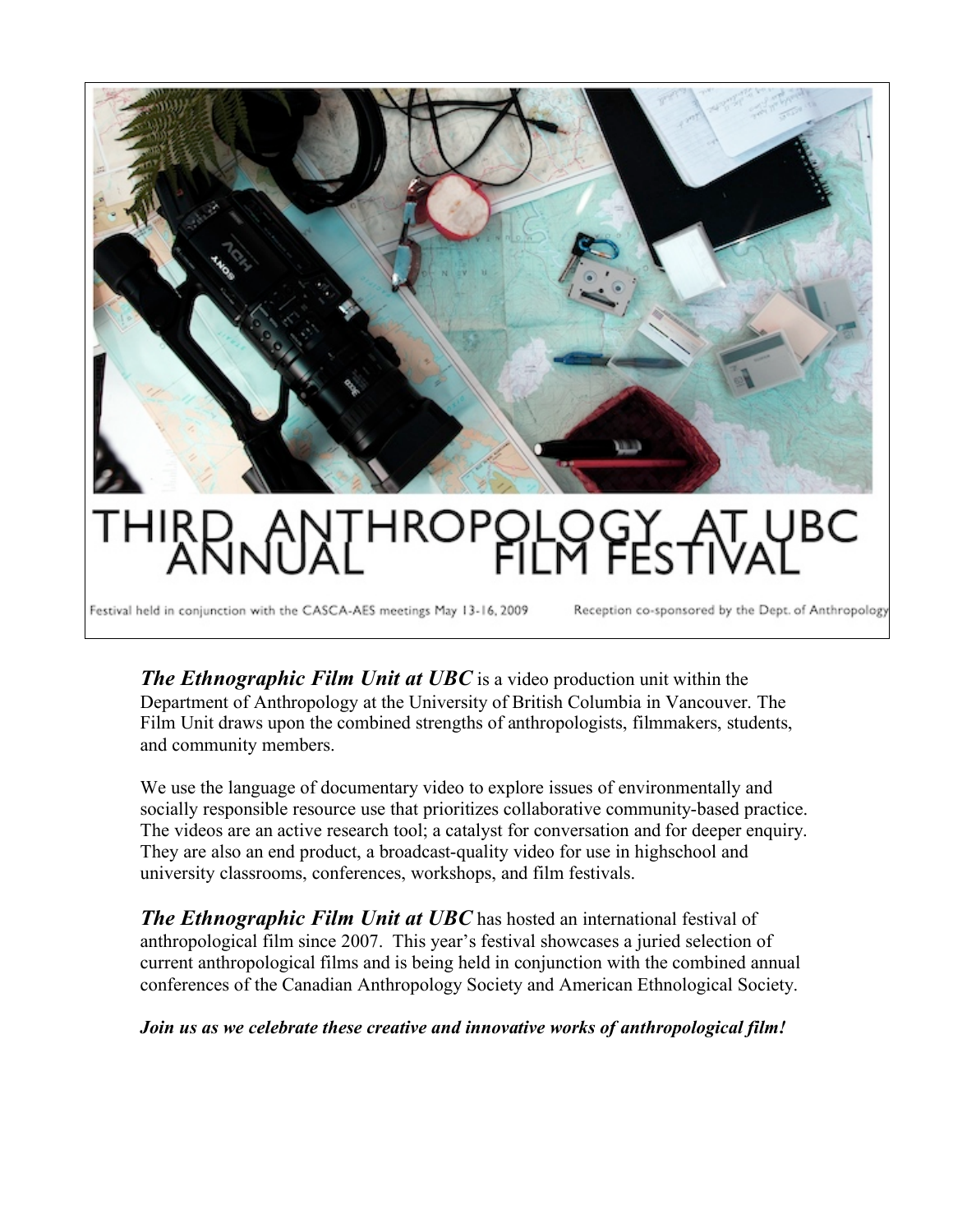# **Film Program**

### **Wednesday, May 13, 2009**

1:30 3:45 ANSO 134 *Reflections on Individuals Through Film* 1:30 **Papa Bilong Chimbu.** Directed by Verena Thomas. Australia-Germany (2007, 54 mins) 3:00 **A Spark in Him.** Directed by Claudia Engels. U.K. (2008, 28 mins)

## **Thursday, May 14, 2009**

9:00 - 10:45 BUCH D222 *Identity and Performance* 9:00 **Being Dalit.** Directed by Elysee Nouvet and Alberto Guevara. Canada. (2007, 39 mins) 10:00 **Somewhere in Between.** Directed by Denise Green. USA (2008, 29 mins)

#### 11:00 - 12:30 BUCH D222

*Premier:* **Bax Laanks** - Directed by Charles Menzies and Jennifer Rashleigh. Canada. (2009, 50 mins). A production of The Ethnographic Film Unit at UBC.

#### 2:00 - 4:00 BUCH D 222

*Screening and Discussion of 'The Linguists'* Directed by Seth Kramer, Daniel A. Miller & Jeremy Newberger. U.S.A. (2008, 65 minutes). Featuring linguist K. David Harrison; discussants Patrick Moore (UBC) and Angela Piccini (Bristol).

7:00 -10:00 ANSO Building *Festival Reception (Co-sponsored by the Dept. of Anthropology).*

7:00 - 8:00

*From The Ethnographic Film Unit at UBC: Concurrent Screenings* **For Our Street Family.** Directed by Jennifer Wolowic. Canada. (2008, 34 mins). A production of The Ethnographic Film Unit at UBC. ANSO Building

**Active Pass to IR9.** Video Installation. Media Artists Kate Hennessy (associate member of The Ethnographic Film Unit at UBC) and Richard Wilson. Canada. ANSO Building

#### 8:00 - 9:00

*Gala Screening of 3rd Annual Anthropology Film Festival Award Winner:* **Pelas Marginais /On the Margins.** (2008, 51 mins). Directed by Paula Morgado & João Claúdio de Sena. Brazil. ANSO Building

#### *Featured Festival Films Viewing Lab* ANSO Building

**Grissi Siknis: The Magic Sickness of the Jungle** Directed by Enrique Ruiz-Skipey. Spain-Nicaragua. (2008, 94 mins)

**The Last Yoik in the Saami Forests?** Directed by Hannu Hyvonen. Finland. (2007, 59 mins)

**(Un)Veiled: Muslim Women Talk About Hijab.** Directed by Ines Hofmann Janna. U.S.A. (2008, 36 mins.)